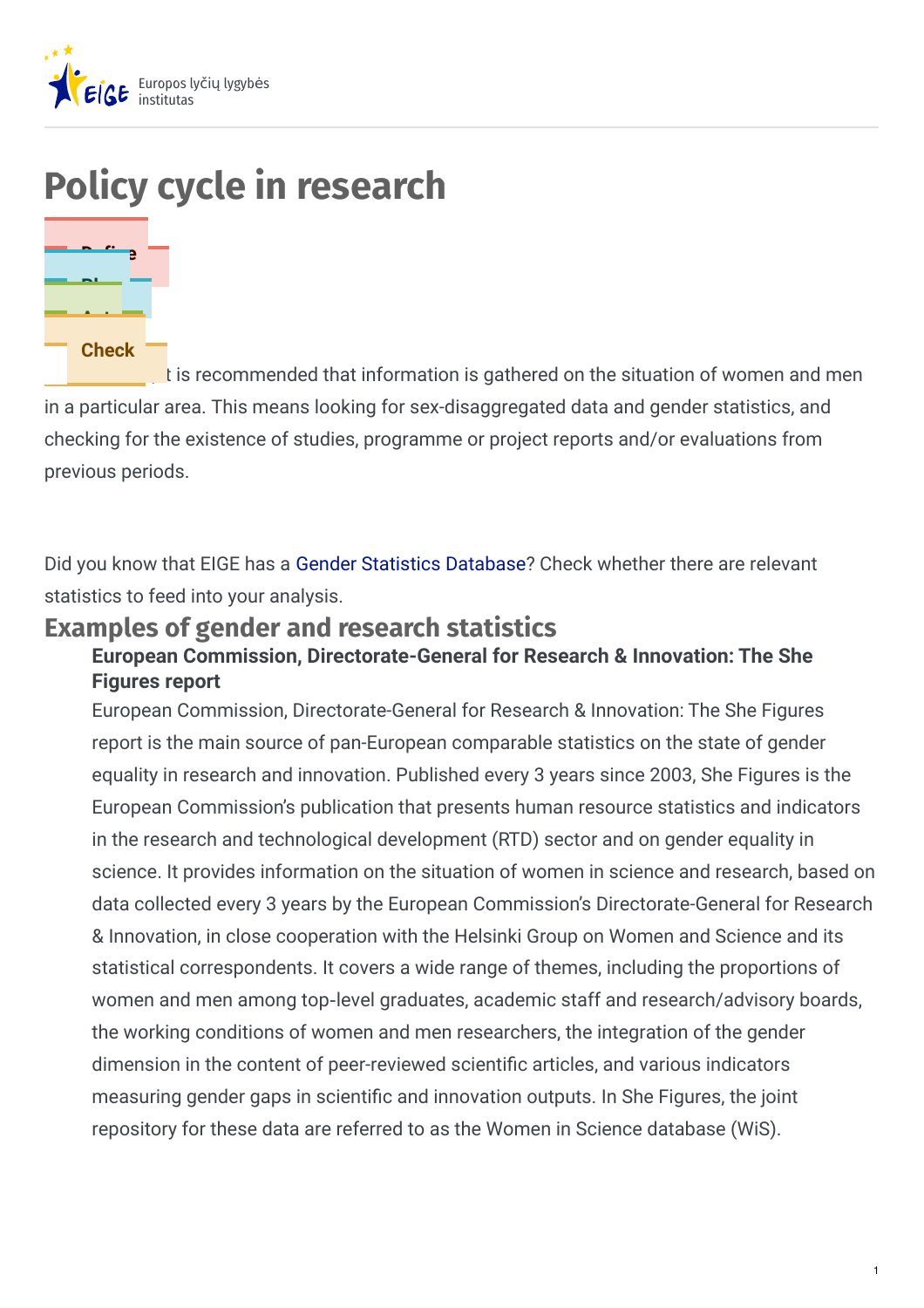In 2012, the European Commission published the fourth She [Figures](https://op.europa.eu/en/publication-detail/-/publication/ba8dc59b-61b8-4c03-9176-373fd9ddac82/language-en). In July 2015, preliminary findings of the She [Figures](https://data.europa.eu/euodp/data/dataset/she-figures-2015-gender-in-research-and-innovation) 2015 report were published (the full report is due to be released at the end of 2015).

### **The Eurostat Statistics on Research and Development**

The Eurostat Statistics on Research and [Development](http://ec.europa.eu/eurostat/web/science-technology-innovation/data/database) is a collection that provides data concerning R&D expenditure and R&D personnel broken down by the following institutional sectors: business enterprise (BES), government (GOV), higher education (HES) and private non-profit (PNP). It also provides the total of all sectors. All data are broken down by the sectors of performance. R&D personnel data are available in full-time equivalent (FTE), in head count (HC), as a percentage of employment, and as a percentage of the labour force. The data are further broken down by occupation, qualification, sex, size class, citizenship, age groups, fields of science, economic activity (NACE Rev. 2) and regions (NUTS 2 level). At EU level, the sector is the basis for the calculation of the main sex-disaggregated indicators concerning R&D, in particular for the She Figures publication and database.

### **The UNESCO Institute for Statistics (UIS)**

The UNESCO Institute for [Statistics](http://data.uis.unesco.org/) (UIS) began to study science, technology, engineering and mathematics (STEM) gender indicators in 2006. It follows an innovative methodology. In 2007, the UIS, together with UNESCO's Natural Sciences Sector, published the first international report on science, technology and gender. Through its biennial survey and partnerships with other statistical organisations, the UIS collects cross-nationally comparable, gender-disaggregated statistics on research and experimental development – by sector, area of research and level of education – for more than 200 countries and territories. These data are used to support national and international policymaking to promote gender equality in science and technology and to expand the role of women in all fields of scientific research.

[MORE2](https://euraxess.ec.europa.eu/content/more2-study-mobility-patterns-and-career-paths-researchers-2013) (funded by the European Commission, Directorate-General for Research) is a study that intends to provide 'support for continued data collection and analysis concerning mobility patterns and career paths of researchers', as provided for under the 2010 People Work Programme of the Seventh Framework Programme. This foresees support for continued data collection and analysis and provides the opportunity to consolidate, improve and refine the results achieved under MORE1. Within this framework, a set of internationally comparable indicators on stocks, flows, working conditions and career paths of European researchers, as well as a database, were implemented. Indicators on the stock, employment situation and mobility of researchers in all EU countries in 2012 are presented, 'disaggregated by sex'. **MORE2 (funded by the European Commission, Directorate-General for Research)**

### **Examples of studies, research and reports European Commission, Meta-Analysis of Gender and Science Research**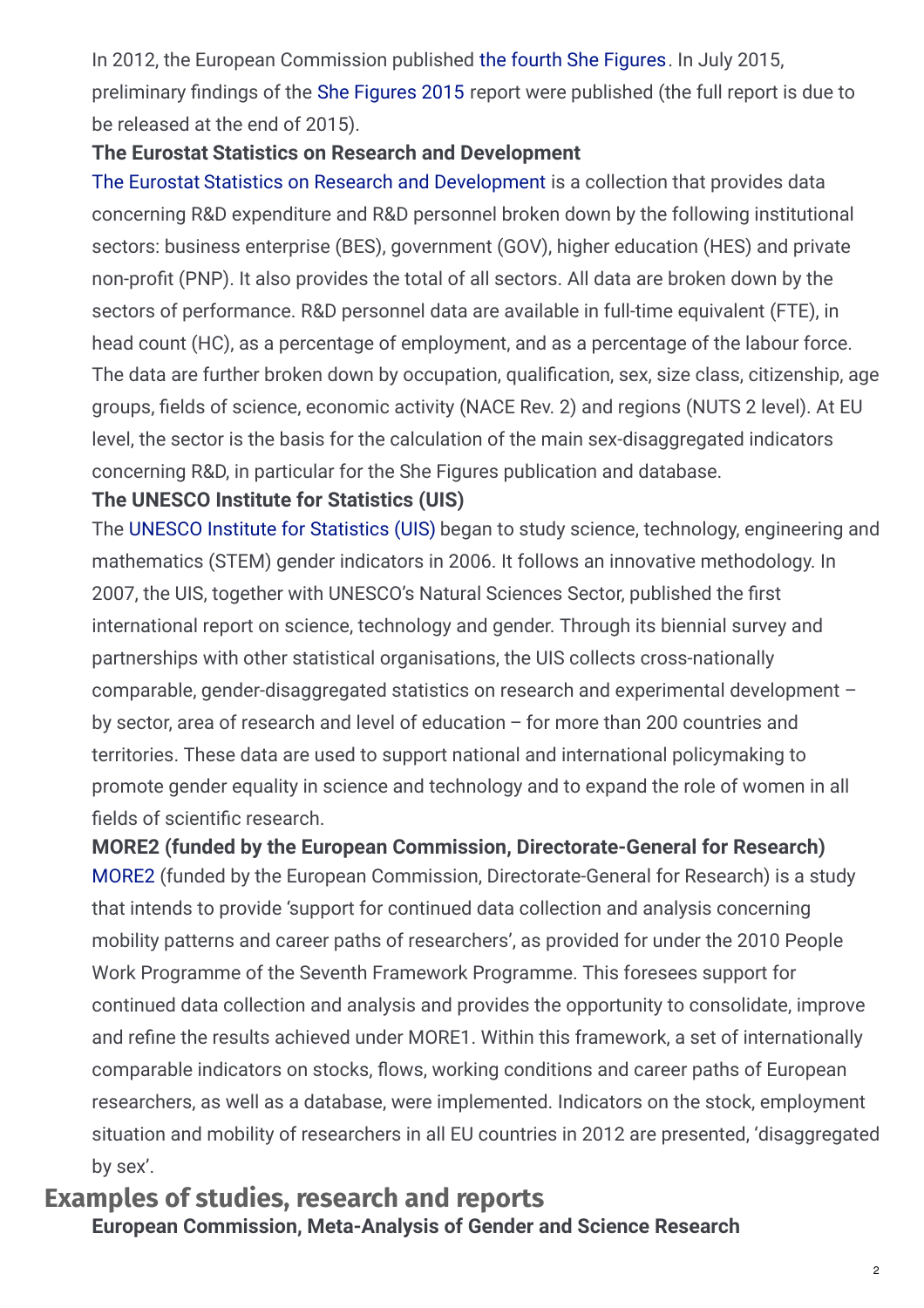This [report](https://op.europa.eu/en/publication-detail/-/publication/3516275d-c56d-4097-abc3-602863bcefc8) sets out the first comprehensive view of experiences and practices in Europe and abroad relating to women and science research. Its aim is to collect and analyse research on horizontal and vertical gender segregation in research careers, as well as the underlying causes and effects of these 2 processes. The objectives of the study were to thus provide an exhaustive overview and analysis of research on gender and science carried out at the European, national and regional levels; to make the study results accessible to researchers and policymakers via an informed bibliography (online database) and a set of reports; and finally, to steer policymaking on gender and science and define future research priorities within the framework programme, in particular through examples of good practice and gap analysis in the various research topics.

### **European Commission – Directorate-General for Research, Mapping the Maze: Getting more women to the top in research**

The [report](https://www.emerald.com/insight/content/doi/10.1108/02610150910933695/full/html) presents a summary of the situation in the field of research decision-making, with the aim of identifying problem areas and recommending changes. The report does not cover all the possible sectors in which research in Europe is performed. Nevertheless, the conclusions may still apply to a wide range of sectors (institutions of higher education, public and private research institutions, membership organisations such as science academies, non-governmental/non-profit organisations and commercial enterprises).

### **European Commission – Directorate-General for Research, Stocktaking 10 years of 'Women in Science' policy by the European Commission 1999–2009**

This [report](https://op.europa.eu/en/publication-detail/-/publication/75ec7be6-e36e-408e-9ab2-bf959825f95a/language-en) describes and assesses the large number of projects funded by the Sixth and Seventh European Framework Programmes for Research and Technological Development, highlighting their contribution to 2 major steps: the first aimed at encouraging, preparing and adapting women to the existing research system, and the second aimed at adapting the research system to women's needs (structural change).

### **European Commission – Directorate-General for Research, Gender research in the 6th Framework Programme and the 8rst period of the 7th Framework Programme: Socio-Economic Sciences and Humanities Programme**

This compendium is intended to be a useful reference for anyone interested in gender research. It presents the wide range of activities carried out under the Sixth and the beginning of the Seventh Framework Research Programme in the field of socioeconomic sciences and humanities. These pursued both gender-specific research as well as the mainstreaming of gender issues in research.

### **European Commission – Directorate-General for Research & Innovation, Gender Equality Policies in Public Research**

This [report](https://op.europa.eu/en/publication-detail/-/publication/39136151-cb1f-417c-89fb-a9a5f3b95e87/language-en/format-PDF/source-search) is based on a survey among the members of the Helsinki Group, the Commission's advisory group on gender, research and innovation. It gives a detailed analysis of the current state-of-play in terms of EU Member States' and associated countries' initiatives for promoting gender equality in research and innovation.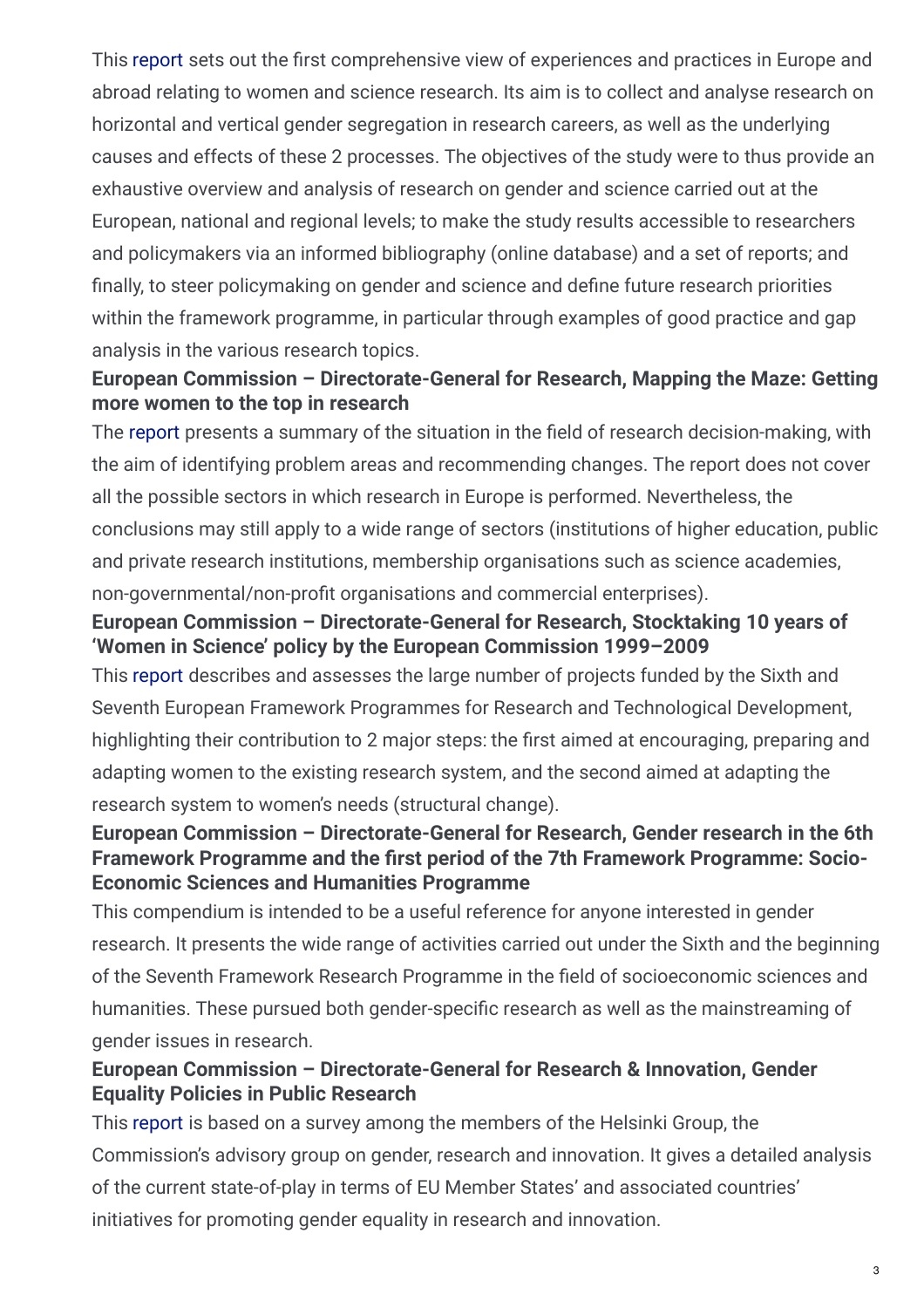Did you know that EIGE has a Resource and [Documentation](http://eige.europa.eu/rdc) Centre? Check whether there is relevant information to feed into your analysis.

One of the first steps to take when defining your policy/project/programme is to gather information and analyse the situation of women and men in the respective policy area. The information and data you collect will allow an understanding of the reality and assist you in designing your policy, programme or project. Specific methods that can be used in this phase are gender analysis and gender impact assessment.

One of the first steps to take when defining your policy/project/programme is to gather information and analyse the situation of women and men in the respective policy area. The information and data you collected will allow an understanding of the reality and assist you in designing your policy, programme or project. Specific methods that can be used in this phase are gender analysis and gender impact assessment.

# **Examples of gender analysis**

### **European Commission, Gendered Innovations – How Gender Analysis Contributes to Research: Report of the expert group 'Innovation through gender'**

This [publication](http://ec.europa.eu/newsroom/horizon2020/document.cfm?doc_id=3853) includes case studies as concrete illustrations of how gender analysis leads

to new ideas and excellence in research in several fields such as health and medicine,

environment and climate change, food and nutrition, transport and technological development.

### **L. Schiebinger, I. Klinge, A. Arlow and S. Newman, 'Introduction', in L. Schiebinger and I. Klinge (eds.), Gendered Innovations: Mainstreaming Sex and Gender Analysis into Basic and Applied Research: Meta-Analysis of Gender and Science Research – Topic Report**

This [text](https://www.researchgate.net/publication/287123663_Gendered_innovations_Mainstreaming_sex_and_gender_analysis_into_basic_and_applied_research_Meta-analysis_of_gender_and_science_research-_Topic_Report) presents the main steps to be followed when performing gender analysis in the research sector.

# **An example of gender impact assessment**

### **European Commission – Directorate-General for Research/Science and Society/C.5 Women** and Science, Gender in Research: Gender impact assessment of the specific **programmes of the Fifth Framework Programme**

This [report](https://research.rug.nl/en/publications/gender-in-research-gender-impact-assessment-of-the-specific-progr) presents a synthesis of the key findings and recommendations of 7 studies carried out as part of the gender impact assessment exercise, launched by the European Commission in June 2000, with a view to assessing the way in which gender issues are being addressed within the Fifth Framework Programme (FP5). It entails specific recommendations for mainstreaming gender in the framework programme implementation cycle and research areas.

# **Examples of stakeholders that can be consulted**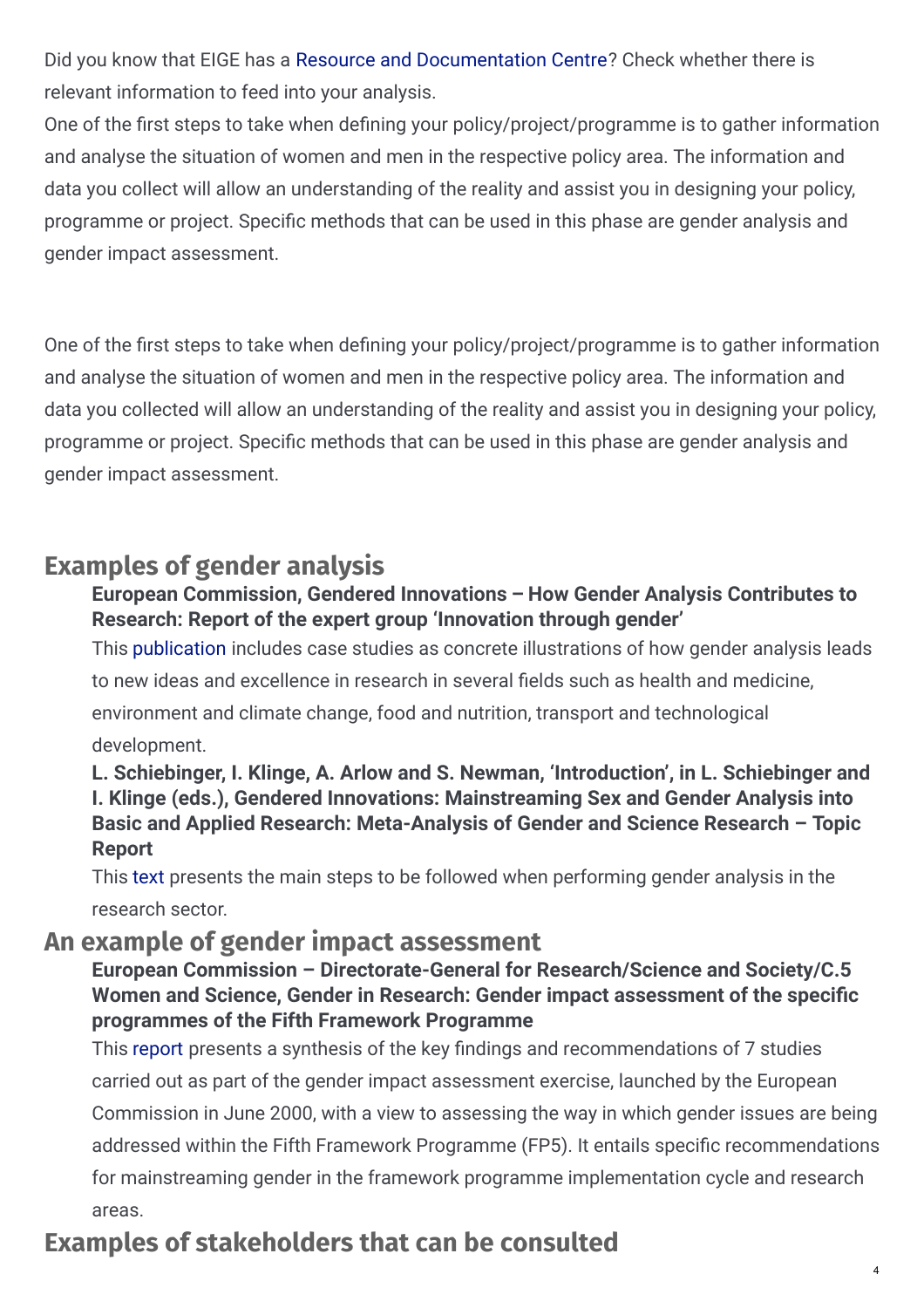#### **European Platform of Women Scientists**

The European Platform of Women [Scientists](http://www.epws.org) (EPWS) is an umbrella organisation bringing together networks of women scientists and organisations committed to gender equality in research in all disciplines in Europe and the countries associated with the EU's Framework Programmes for Research and Technological Development. The platform welcomes researchers working in any discipline and working in science in its widest sense, ranging from the natural to the social sciences, and including, but not restricted to, science, engineering and technology. EPWS currently includes more than 100 member organisations and represents more than 12 000 women researchers all over Europe who are active in academia and industrial research.

### **GenderSTE**

This is a [COST-funded](http://www.genderste.eu) network for the promotion of gender equality in research and innovation. It organises awareness-raising events across Europe.

### **GenPORT**

[GenPORT](http://www.genderportal.eu) is a developing online community of practitioners, served by an Internet portal and made up of organisations and individuals working across the globe for gender equality and excellence in science, technology or innovation.

For a more detailed description of how gender can be mainstreamed into this phase of the policy cycle, click [here](http://eige.europa.eu/rdc).

In this phase, it's appropriate to analyse budgets from a gender perspective. Gender budgeting is used to identify how budget allocations contribute to promoting gender equality. Gender budgeting brings visibility to how much public money is spent on women and men respectively. Thus, gender budgeting thus ensures that public funds are fairly distributed between women and men. It also contributes to accountability and transparency about how public funds are being spent.

# **Example of gender budgeting in research**

### **The Women's Academy Munich regulation association (FAM Frauenakademie München)**

The Women's Academy Munich regulation [association](http://frauenakademie.de/en/research/gender-budgeting) (FAM Frauenakademie München) undertook a project, Gender budgeting as an instrument for managing scientific organisations to promote equal opportunities for women and men – with the example of universities, in 2007. This is a transnational EU project (carried out in Germany, Austria and Poland), showing which dimensions and which phases of the budgeting process have to be considered. It provides basic steps for systematically integrating gender issues into the budgeting process in research and scientific organisations.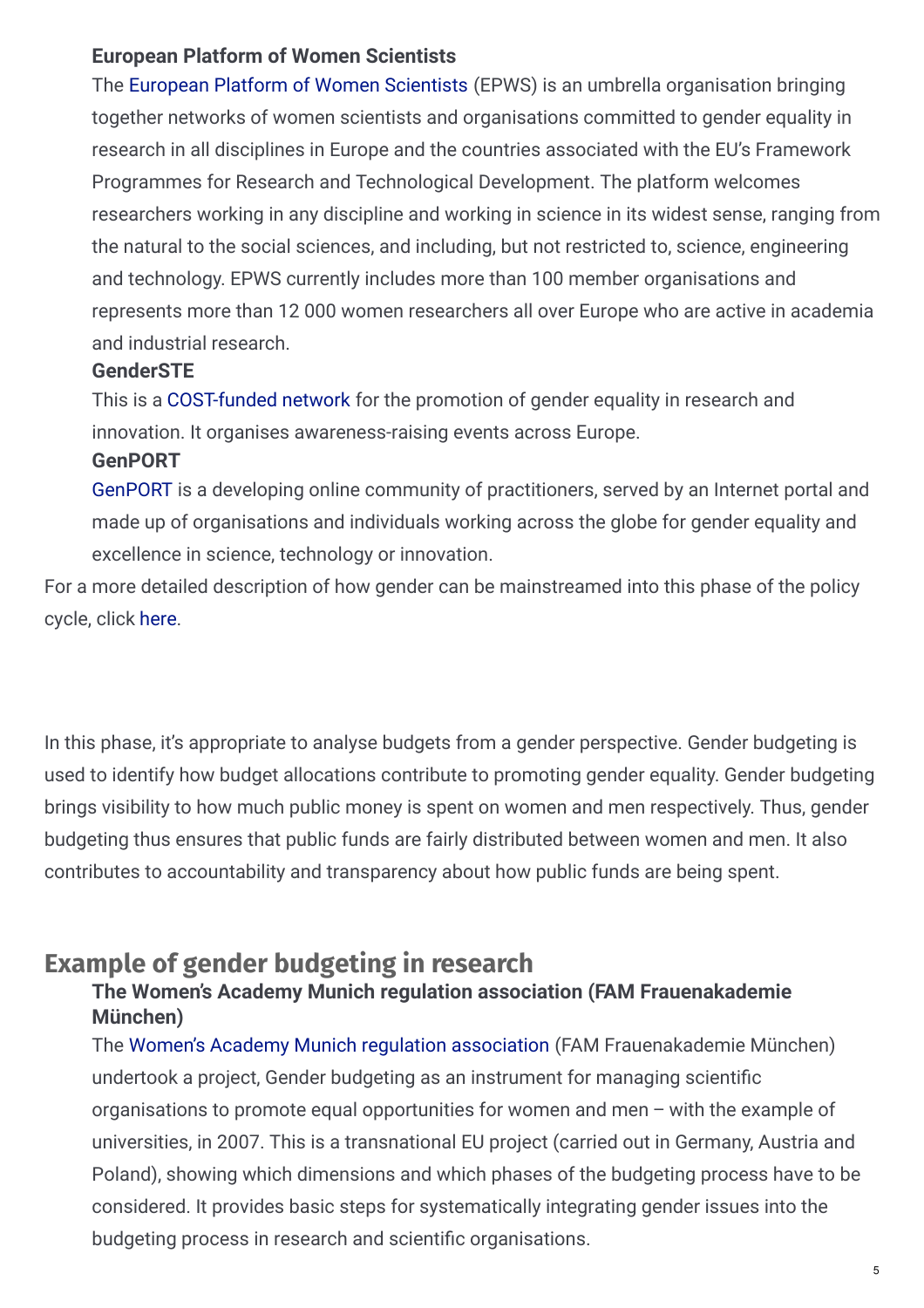# **Examples of indicators for monitoring gender and research Share of women researchers, by sectors of performance**

This [indicator](http://ec.europa.eu/eurostat/data/database?node_code=rd_p_femres) is calculated as the percentage of women researchers out of the total number of researchers. It can be calculated as a percentage of the total researchers in all sectors or disaggregated by sector (business enterprise: BES, government: GOV, higher education: HES, private non-profit : PNP). This indicator provides a means of measuring gender imbalances in research. The indicator is available in head count (HC), i.e. people employed, and in full-time equivalents (FTE).

The latest figures are from 2011, when 33% of researchers in all sectors were women. The indicator is available from Eurostat's Statistics on Research and Development – R&D personnel at national and regional level (online data code: rd\_p\_femres).

This [indicator](http://ec.europa.eu/eurostat/data/database?node_code=rd_p_perssci) is calculated as the percentage of women researchers out of the total researchers in each sector of performance (business enterprise: BES, government: GOV, higher education: HES, private non-profit: PNP) and in different field of sciences (natural sciences, engineering and technology, medical and health sciences, agricultural sciences, social sciences and humanities). The indicators provide a means of measuring gender imbalances in the field of research. The indicators can be calculated using the number of women and total head count (HC), derived from Eurostat Statistics on Research and Development – R&D personnel at national and regional level (online data code: rd\_p\_perssci). **Proportion** of women researchers in the sectors of performance, by fields of science **Proportion of women in a grade A academic position**

This indicator is calculated as a percentage of women in a grade A academic position out of the total members of academic staff at grade A. Grade A is the single highest grade/post at which a researcher is normally employed. The statistics on the seniority of academic staff are collected at the national level through higher education and R&D surveys or directly from higher education institutions as part of their own monitoring systems and administrative records.

This indicator is included in the set of indictors for [monitoring](http://eige.europa.eu/gender-statistics/women-and-men-in-the-eu-facts-and-figures/area/22/indicator/64) Area B of the Beijing Platform for Action – 'Education and Training of Women'. Data are available on the Women in Science (WiS) database , which was implemented for the realisation of She [Figures](https://ec.europa.eu/research/swafs/pdf/pub_gender_equality/she_figures_2015-leaflet-web.pdf) reports by DG Research & Innovation and is updated triennially with every new edition of the She [Figures](https://data.europa.eu/euodp/data/dataset/she-figures-2015-gender-in-research-and-innovation). The latest available data are from 2010 and show that women represent only 20% of academic staff at grade A.

# **Examples of procurement**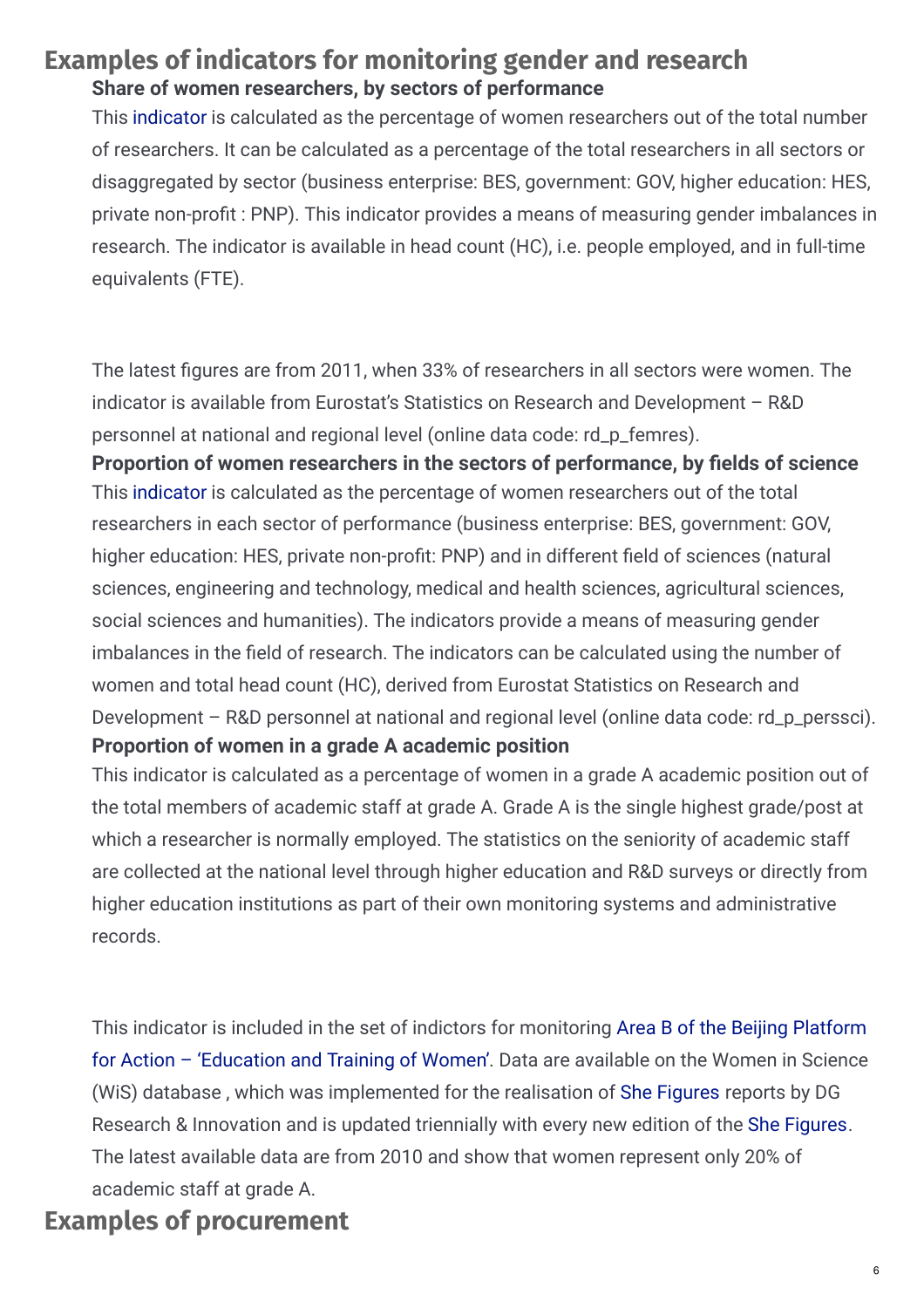### **European Commission, The gender challenge in research funding: Assessing the European national scenes**

This [report](https://www.genderportal.eu/resources/gender-challenge-research-funding-assessing-european-national-scenes) focuses on research funding across Europe, mainly but not exclusively from a gender perspective. It is the result of the work of an EU expert group set up by the European Commission to provide 'recommendations on the improvement of transparency and accountability of procedures used in selection committees for grants and fellowship awards, and access to research funding in general'. The report analyses the gender dynamics among applicants, recipients and gatekeepers of research funding, in funding processes, instruments and criteria, and the role of key funding organisations in promoting gender equality in research. An overview of the national situations in terms of research landscape and gender settings is annexed to the report.

For a more detailed description of how gender can be mainstreamed in this phase of the policy cycle, click [here](http://eige.europa.eu/gender-mainstreaming/what-is-gender-mainstreaming).

In the implementation phase of a policy or programme, ensure that all those involved are sufficiently aware about the relevant gender objectives and plans. If not, set up briefings and capacity-building initiatives according to staff needs. Think about researchers, proposal evaluators, monitoring and evaluation experts, scientific officers, programme committee members, etc.

# **Example of capacity-building initiatives on gender and research Gender in EU-funded research**

Gender in [EU-funded](http://www.yellowwindow.be/genderinresearch/) research is a training programme was financed under the Seventh Framework Programme (FP7) by the European Commission, delivering 73 one-day training sessions across the EU on 'gender in EU-funded research'. A toolkit and training activities are available on the website.

#### **The Association of Commonwealth Universities**

The Association of [Commonwealth](https://www.acu.ac.uk/) Universities has prepared a training module, Introduction to gender mainstreaming universities, which presents several activities/exercises to mainstream gender within universities. A specific chapter is dedicated to Methods of mainstreaming gender into the academic curriculum/discipline/department.

### **Practising gender equality in science, guidelines for gender equality programmes in science**

Practising gender equality in science, guidelines for gender equality [programmes](http://www.genderportal.eu/sites/default/files/resource_pool/prages-guidelines_en.pdf) in science, 2009, is based on the collation and assessment of practices developed in Europe, North America and Australia. These guidelines aim to best exploit the available theoretical and practical knowledge on how to promote gender equality in science and technology. The guidelines are intended to be useful to universities, research centres and other stakeholders in terms of implementing institutional and cultural change in favour of greater inclusivity for women scientists and improving working conditions for women (and men) on their premises.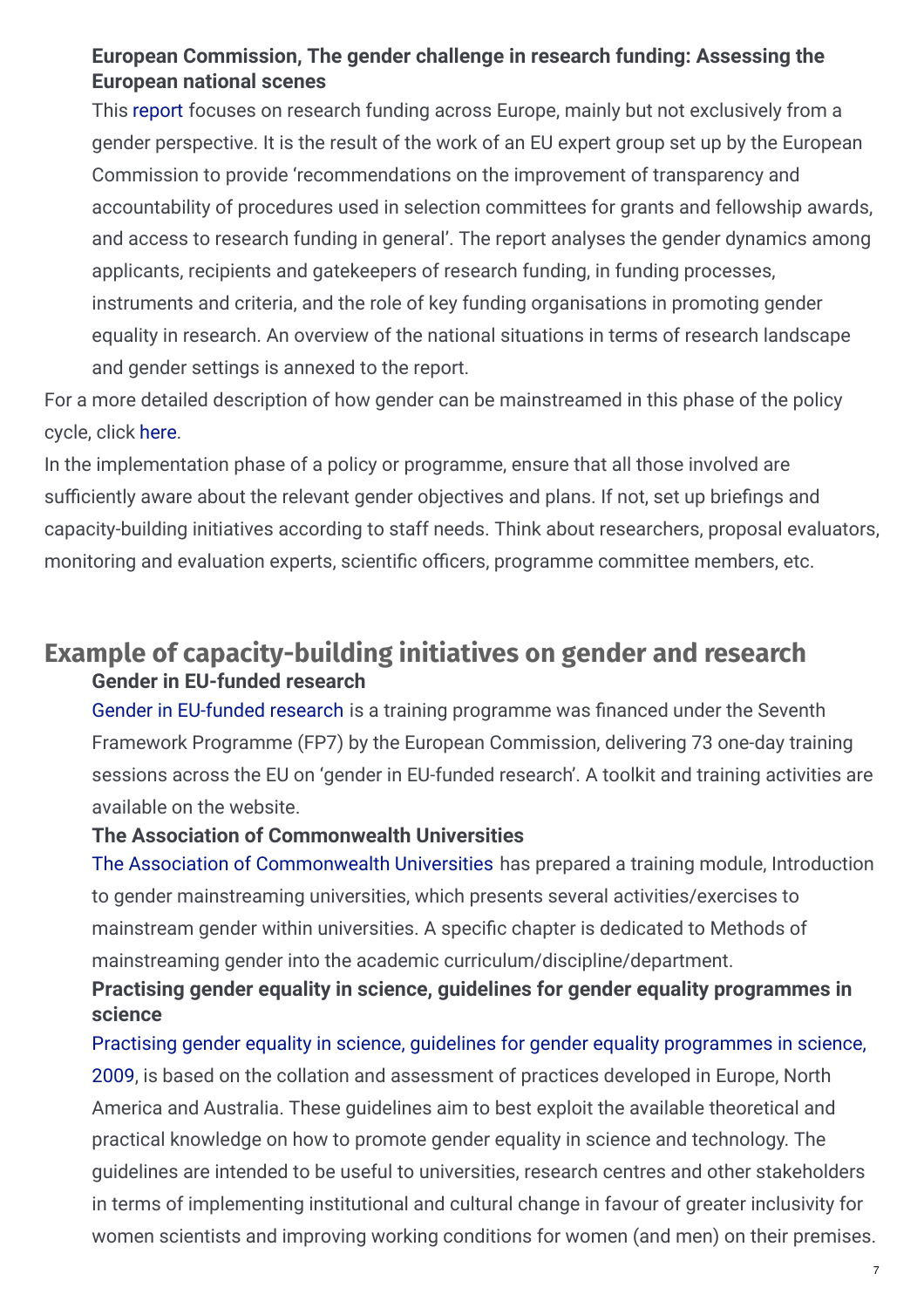# **Example of gender language in research**

L. Husu and L. Tainio, 'Representations of women scientists in Finnish print media: Top researchers, multi-talents and experts', in L. Mattfolk, S. Nordlund-Laurent and J. O. Ostman, (eds.), Language, politeness, and gender, Nordica Helsingiensia, University of Helsinki, Helsinki, 2007. The use of language and concepts can determine the direction of scientific practice, the questions asked, the results obtained and the interpretations of those results. This study points to the use of language in programme materials and how this can constitute and create gender bias, or simply fail to take account of gender differences.

A policy cycle or programme should be checked both during – **monitoring**, and at the end – **evaluation**, of its implementation.

Monitoring ongoing work allows those involved to follow up progress and remedying unforeseen difficulties. This process should take into account the indicators set out in the planning phase and data collection based on those indicators.

At the end of a policy cycle or programme, a gender-sensitive evaluation should take place. Make your evaluation publicly accessible and strategically disseminate its results to promote its learning potential.

**Examples of monitoring and evaluating gender in research** Early in 2014, the European Commission appointed an expert group 'to identify and propose [indicators](https://op.europa.eu/en/publication-detail/-/publication/306a7ab4-f3cb-46cb-b675-9697caf5df19/language-en) and other effective means to monitor and assess the impacts of responsible research and innovation (RRI) initiatives, and evaluate their performance in relation to general and specific RRI objectives'. This report presents the results of the work of the expert group. It contains 3 parts: first, a conceptual introduction of RRI; second, a detailed review of possible indicators in 8 key areas for RRI policy; and third, a number of concrete proposals for indicator design and implementation. One of the 8 key areas is gender equality. **European Commission – Directorate-General for Research & Innovation, Indicators for promoting and monitoring responsible research and innovation: Report from the expert group on policy indicators for responsible research and innovation European Commission – Directorate-General for Research, Monitoring Progress towards gender equality in the Sixth Framework Programme – Synthesis Report**